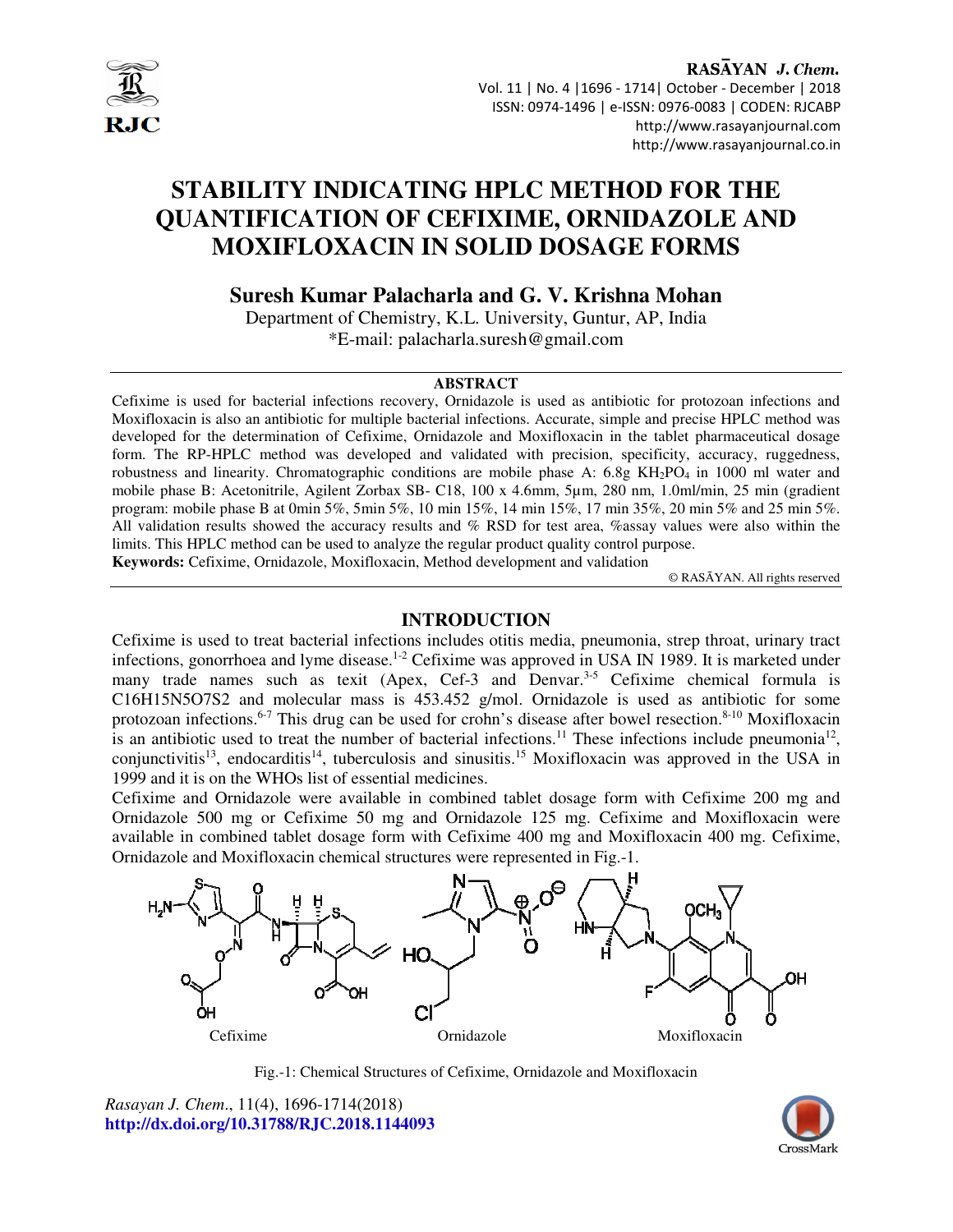Vol. 11 | No. 4 |1696 - 1714| October - December | 2018

Literature survey reveals the few reported methods on Cefixime and Ornidazole on UV spectroscopy methods<sup>16-17</sup> and some methods were published on HPLC.<sup>18</sup> Cefixime and Moxifloxacin were determined by UV spectrophotometric method<sup>19-22</sup> and some of the authors were published on HPLC instrument.<sup>23-28</sup>

# **EXPERIMENTAL**

## **Materials**

Agilent makes alliance HPLC instrument equipped with a pump, detector, auto sampler, column oven and Empower software. Agilent makes Zorbax Eclipse SB C18 100mm column was purchased from a local distributor in Hyderabad. Analytical grade K<sub>2</sub>HPO<sub>4</sub> buffer salt and ortho-phosphoric acid were used purchased from Merck India Pvt. Limited. Gradient grade acetonitrile and methanol were purchased from Qualigens chemical supplier from Hyderabad.

## **Methods**

Reverse phase HPLC method was optimized to determine the Cefixime, Ornidazole and Moxifloxacin in solid dosage formulations. Optimized method was validated with precision, linearity, accuracy, limit of detection, limit of quantification, ruggedness and robustness. Chromatographic conditions were discussed below,

## **HPLC conditions**

| Column             | : Agilent Zorbax SB- C18, $100 \times 4.6$ mm, $5 \mu m$ |  |
|--------------------|----------------------------------------------------------|--|
| Flow rate          | $: 1.0$ mL/minute                                        |  |
| Detection          | $: 280$ nm                                               |  |
| Injection Volume   | : $20 \mu L$                                             |  |
| Column temperature | : $30^{\circ}$ C                                         |  |
| Analysis time      | $: 25$ minutes                                           |  |

### **Mobile Phase-A**

6.8 g of di-potassium hydrogen phosphate  $(KH_2PO_4)$  weighed and transferred into 1000 mL of water and sonicated to dissolve. The resulting solution was degassed through a 0.45µm membrane filter using a vacuum pump.

### **Mobile Phase-B**

Gradient grade acetonitrile was used as mobile phase B and degassed through the 0.45µ filter.

# **Diluent**

Mobile phase A and B were mixed in the ratio of 50:50 % v/v and mixed well.

### **Mobile Phase Elution Gradient Program**

| Table-1: Gradient Program |                |  |  |  |  |  |  |
|---------------------------|----------------|--|--|--|--|--|--|
| Mobile Phase-A            | Mobile Phase-B |  |  |  |  |  |  |
| $(\%v/v)$                 | $(\%v/v)$      |  |  |  |  |  |  |
| 95                        |                |  |  |  |  |  |  |
| 95                        |                |  |  |  |  |  |  |
| 85                        | 15             |  |  |  |  |  |  |
| 85                        | 15             |  |  |  |  |  |  |
| 68                        | 32             |  |  |  |  |  |  |
| 95                        |                |  |  |  |  |  |  |
| 95                        |                |  |  |  |  |  |  |
|                           |                |  |  |  |  |  |  |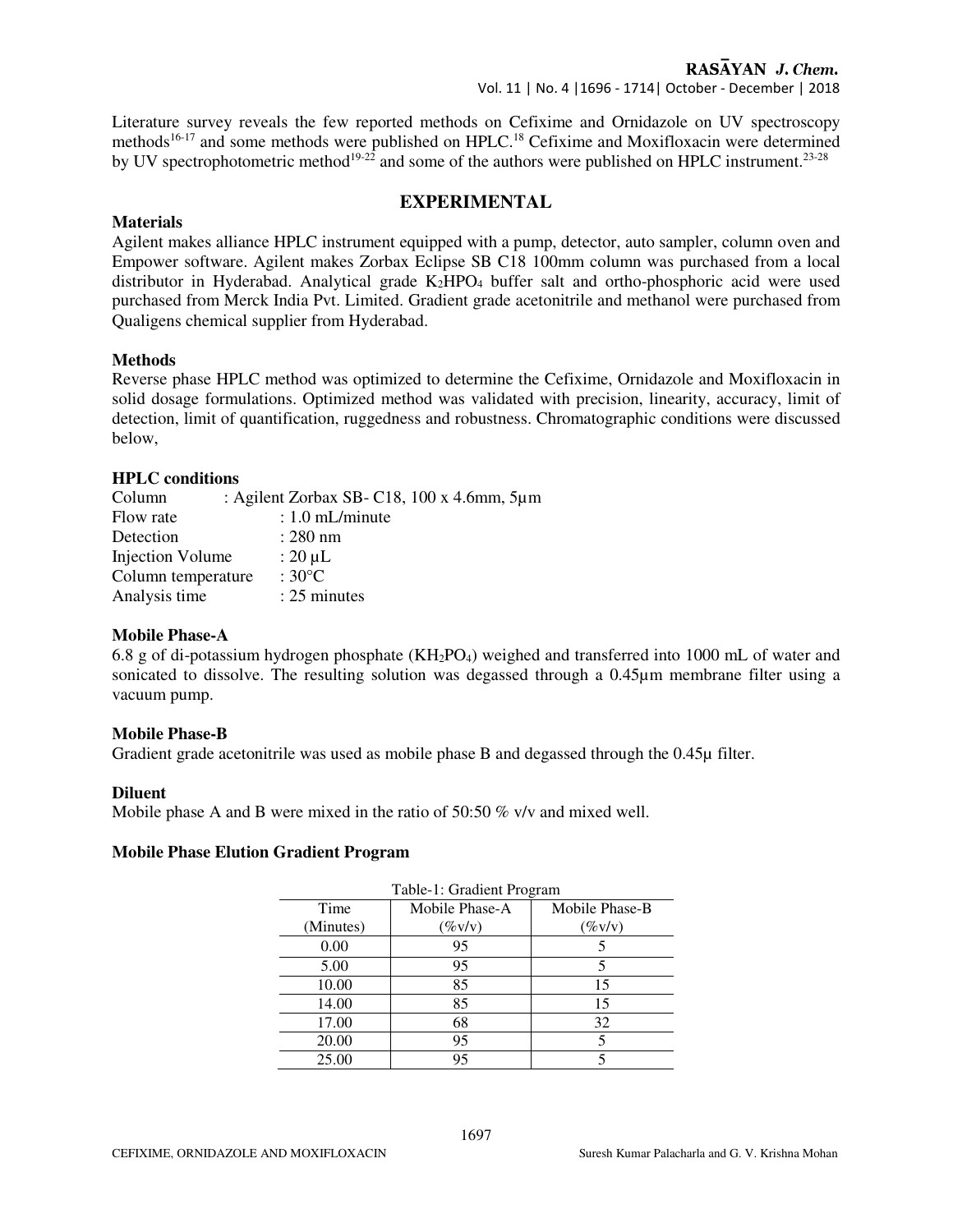### **Standard Stock Solution**

50 mg of Cefixime standard, 50 mg Ornidazole standard and 50 mg of Moxifloxacin were weighed accurately and transferred into a 100 mL volumetric flask. 50 mL of diluent was added to dissolve the contents and mixed well. Remaining volume was filled and mixed.

# **Standard Solution Preparation**

1.0ml of the standard stock solution was pipetted and transferred into 50 ml class A volumetric flask and diluted with a diluent.

# **Preparation of Cefixime and Ornidazole Sample Solution**

Randomly selected 20 tablets and weighed individually and calculated the average weight of one tablet and prepared the fine powder. Equivalent to 50 mg of Cefixime and Ornidazole tablets powder was weighed and transferred into 100 mL volumetric flask. 50 ml of diluent was added and dissolve the content by using handshake and sonication for 10 minutes. Further volume was diluted with a diluent. The stock solution was filtered with Whatman filter. 1 mL of the above solution was transferred into a 50 mL volumetric flask and diluted.

## **Preparation of Cefixime and Moxifloxacin Sample Solution**

Randomly selected 20 tablets and weighed individually and calculated the average weight of one tablet and prepared the fine powder. Equivalent to 50 mg of Cefixime and 50 mg Moxifloxacin tablets powder was weighed and transferred into 100 mL volumetric flask. 50 ml of diluent was added and dissolve the content by using handshake and sonication for 10 minutes. Further volume was diluted with a diluent. The stock solution was filtered with Whatman filter. 1 mL of the above solution was transferred into a 50 mL volumetric flask and diluted.

## **System Suitability Limits**

All three peaks (Cefixime, Ornidazole and Moxifloxacin) in standard solution tailing factor should be not more than 2.0 and theoretical plates value should be more than 2000. %RSD for five replicate standard solutions area should be less than 2.0%.

Percentage Assay Value Calculation =

Tarea X Tweight X 1 X 100 X 50 X Label claim X Potency Sarea X 100 X 50 X Sweight X 1X Tablet weight X 100 X 100

In the above calculation formula, Tarea is Peak area from sample preparation; Sarea is Average peak area from standard solution; Tweight is the weight of standard taken in mg; Sweight is the weight of the standard solution.

# **RESULTS AND DISCUSSION**

# **HPLC Method Optimization**

Method optimization was initiated based on the understanding of the molecules polarity, functional groups activity and reported literature. Solubility was checked in water with different pH levels, acetonitrile, methanol and mixed ratio solutions. UV spectroscopic nm was evaluated by scanning of the standard materials from 200 nm to 400 nm. Based on the evaluation of UV spectroscopic results 280 nm has a maximum absorbance at all compounds. Further, HPLC method optimization was performed. Figure-2 represented the UV spectrum of Cefixime, Ornidazole and Moxifloxacin.

# **HPLC Method Optimization Trial-1**

### **Conditions**

- 1. 1.0g of ammonium acetate in 1000 ml of water used as a buffer
- 2. 2. Buffer as mobile phase A and acetonitrile as mobile phase B was eluted with a gradient program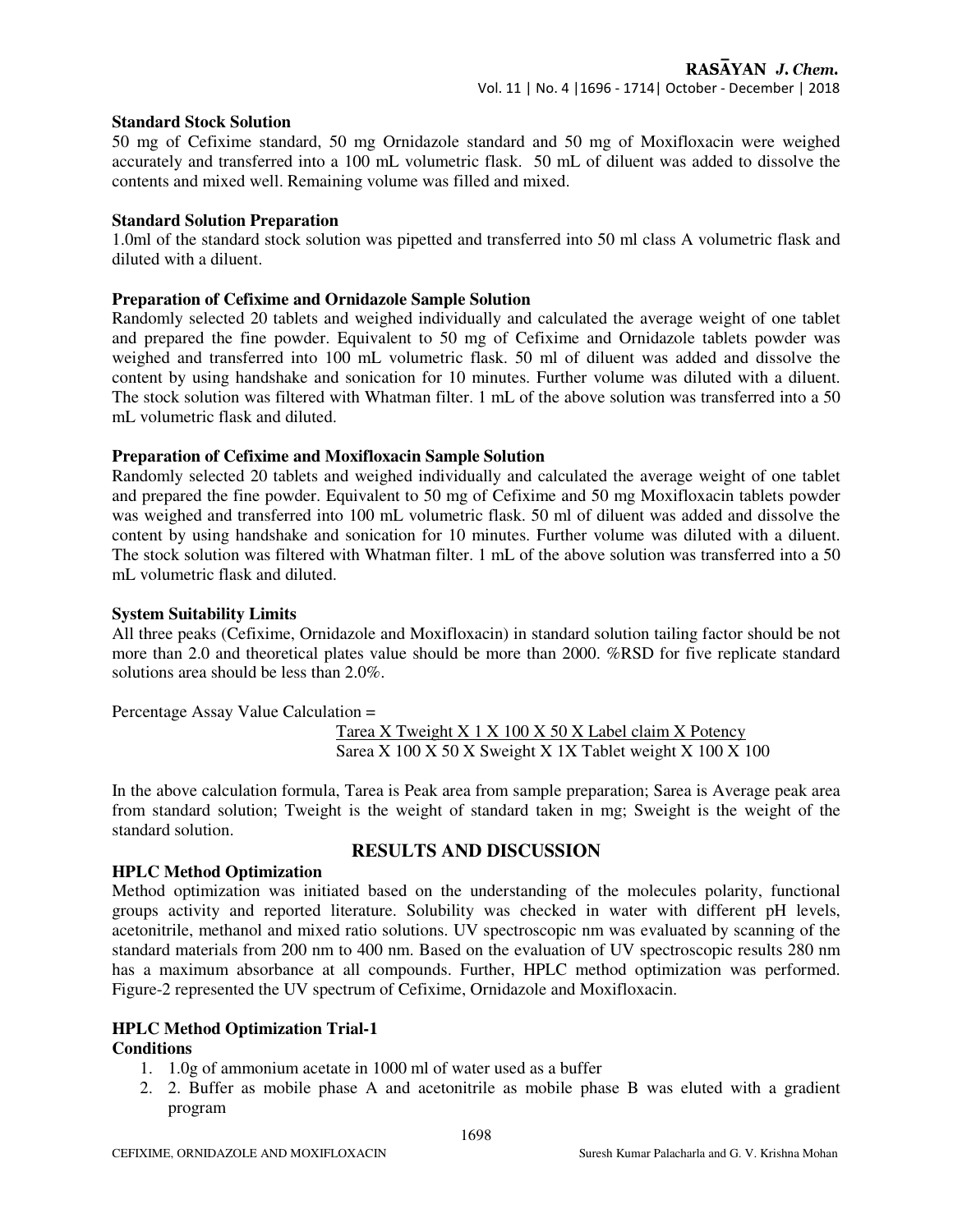Vol. 11 | No. 4 |1696 - 1714| October - December | 2018

- 3. 3. Acetonitrile and acetonitrile 80:20 v/v used as mobile phase B
- 4. 4. Zorbax ODS 150x4.6mm,5µ column
- 5. 5. Flow rate 1.0ml/min, 30°C column temperature, 280 nm
- 6. 6. Gradient program at 0 min 15% mobile phase B, at 10 min 25%, at 18 min 40%, at 22 min 40%, at 23 min 15% and at 27 min 15%
- 7. 7. Diluent: buffer and acetonitrile 50:50 v/v.



Fig.-2: UV Spectrum of Cefixime, Ornidazole and Moxifloxacin

#### **Observation**

All three peaks were eluted but Cefixime was eluted at 2.3 min and other components were eluted separately. Further optimization carried out by changing the mobile phase ratio. Cefixime, Ornidazole and Moxifloxacin individual samples were analyzed with the isocratic program with different mobile phase A and B ratios for elution confirmation and chromatograms were shown in Fig.-3 to 5 and development trial mixed sample chromatogram was represented in Fig.-6.



Fig.-3: Cefixime Chromatogram

#### **HPLC Method Optimization Trial-2 Conditions**

- 1. 6.8g of  $KH_2PO_4$  in 1000 ml of water used as a buffer
- 2. Buffer as mobile phase A and acetonitrile as mobile phase B was eluted with a gradient program
- 3. Acetonitrile and acetonitrile 80:20 v/v used as mobile phase B
- 4. Intertsil ODS-3 250x4.6mm,5µ column
- 5. Flow rate 1.0ml/min, 40°C column temperature, 280 nm
- 6. Gradient program at 0 min 25% mobile phase B, at 8 min 25%, at 15 min 40%, at 22 min 40%, at 23 min 25% and at 27 min 55%
- 7. Diluent: buffer and acetonitrile 50:50 v/v.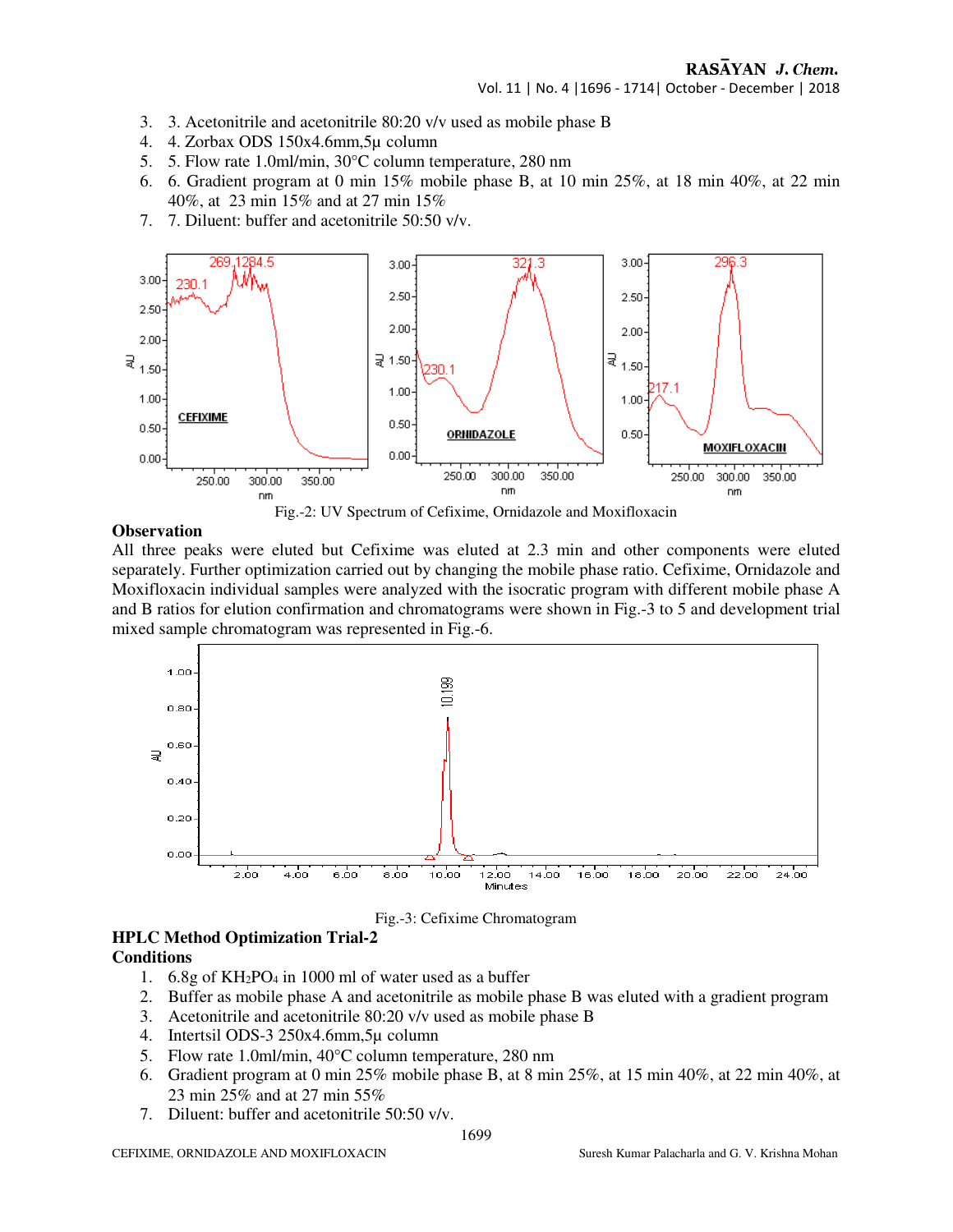

### **Observation**

All three peaks were eluted but Cefixime peak shape was poor. Further optimization carried out by changing the HPLC column and gradient program. Development trial mixed sample chromatogram was represented in Fig.-7.

#### **HPLC Method Optimization Trial-3 Conditions**

1.  $6.8g$  of KH<sub>2</sub>PO<sub>4</sub> in 1000 ml of water used as a buffer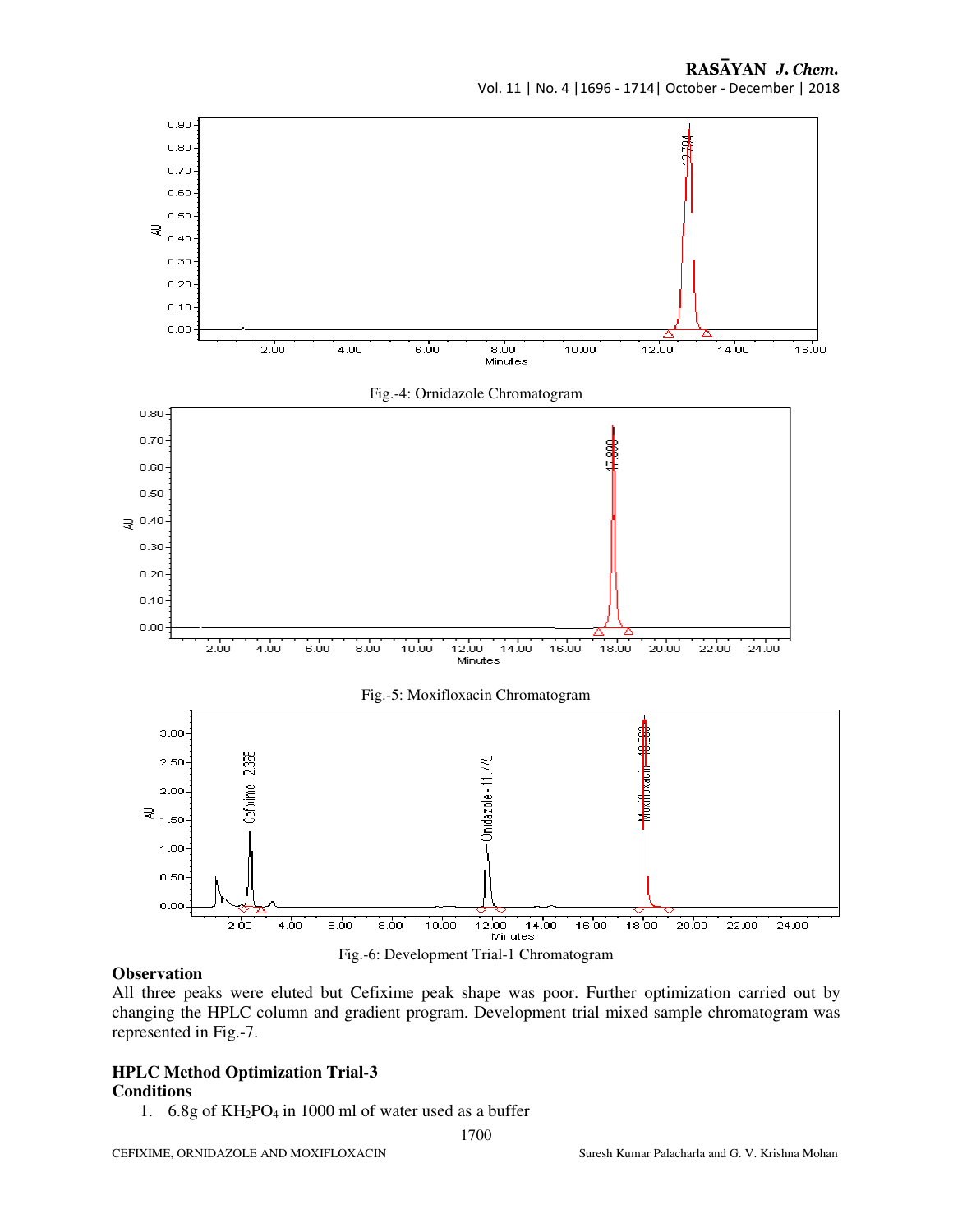- 2. Buffer as mobile phase A and acetonitrile as mobile phase B was eluted with a gradient program
- 3. Acetonitrile and acetonitrile 80:20 v/v used as mobile phase B
- 4. Zorbax SB C18 100x4.6mm, 5µ column
- 5. Flow rate 1.0ml/min, 40°C column temperature, 280 nm
- 6. Gradient program at 0 min  $10\%$  mobile phase B, at 5 min  $10\%$ , at 10 min  $20\%$ , at 14 min  $20\%$ , at 17 min 40%, at 20 min at 10% and at 25 min 10%
- 7. Diluent: buffer and acetonitrile 50:50 v/v.



Fig.-7: Development Trial-2 Chromatogram

#### **Observation**

All three peaks were eluted and Cefixime and Ornidazole were eluted at 11.5 min and 12.4 min Moxifloxacin was eluted at 17.5 min. Slight gradient program needs to modify to get more separation between Cefixime and Ornidazole. Development trial mixed sample chromatogram was represented in Fig.-8.



Fig.-8: Development Trial-3 Chromatogram

#### **Method Validation**

Optimized method was progressed for method validation as per the ICH Q2 guidance document. Precision, specificity, linearity, ruggedness, robustness and recovery studies were carried out.

#### **System Suitability**

Method system suitability was evaluated by preparing a fresh standard solution as per the finalized method mentioned in materials and method. Blank, placebo and five replicate standard solutions were injected in the HPLC system and system suitability parameters were evaluated. All system suitability results were satisfactory and all results were within the acceptable limits. Figure-9 and 10 were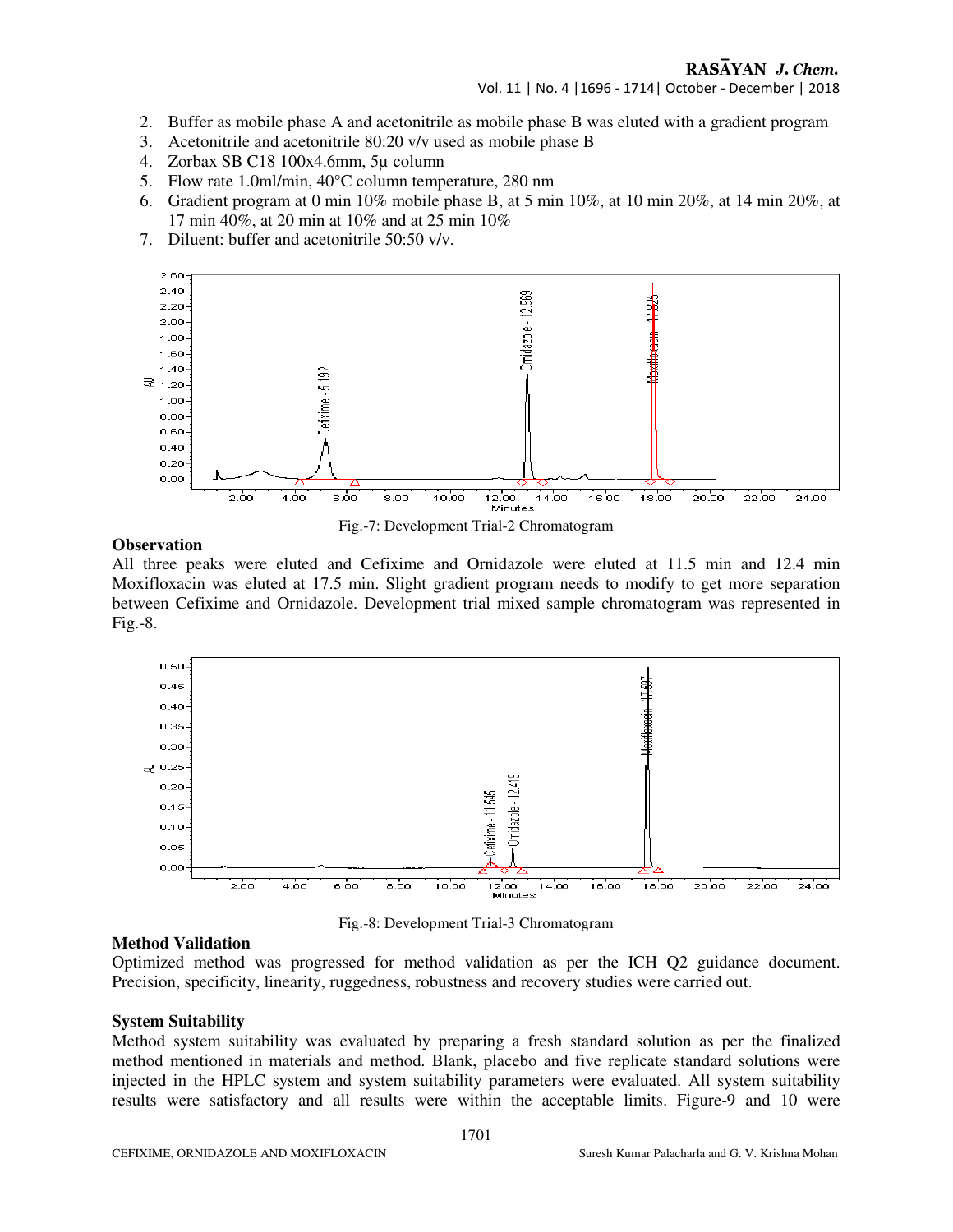# Vol. 11 | No. 4 |1696 - 1714| October - December | 2018

represented the blank and placebo. Blank and standard overlay chromatogram were represented in Fig.- 11. Figure-12 represented the placebo and standard chromatogram. Figure-13 represented the standard solution chromatogram. All five replicate standard solution chromatogram was represented in Fig.-14. Figure-15 to 17 were represented the peak purity plot for Cefixime, Ornidazole and Moxifloxacin. Table-2 represented the system suitability results.



1702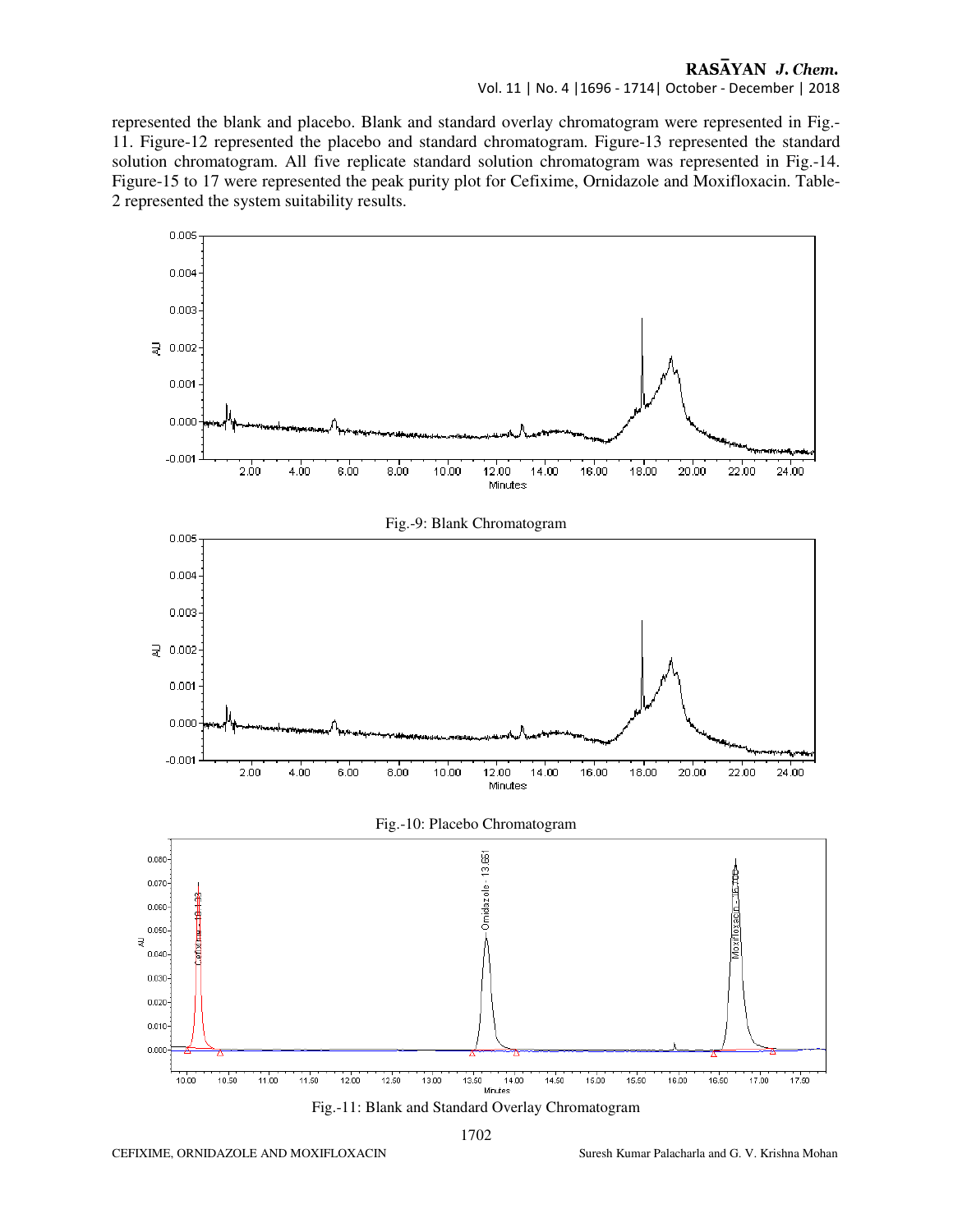

Fig.-14: Five Replicate Standard Solution Chromatogram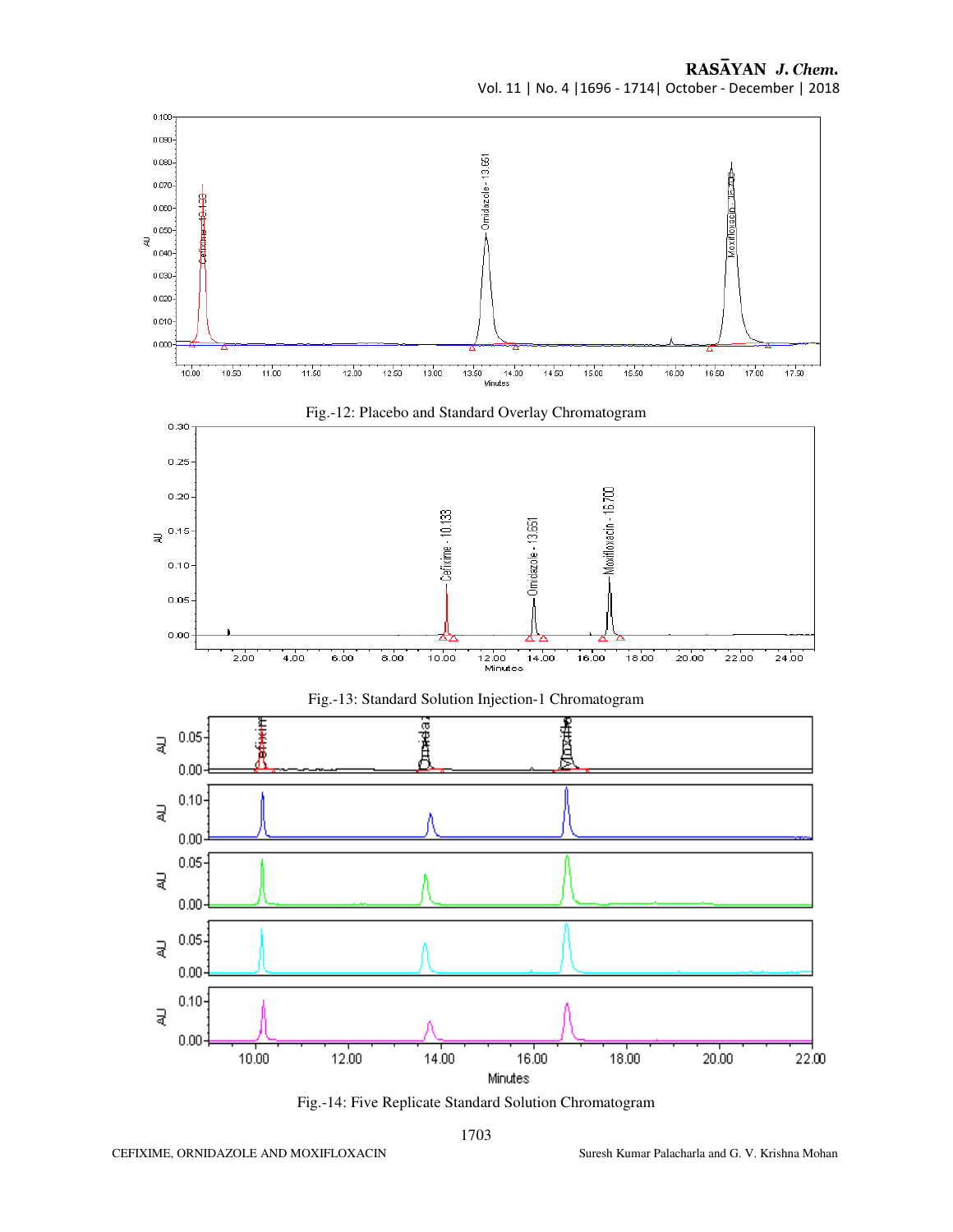RASAYAN J. Chem. Vol. 11 | No. 4 |1696 - 1714| October - December | 2018

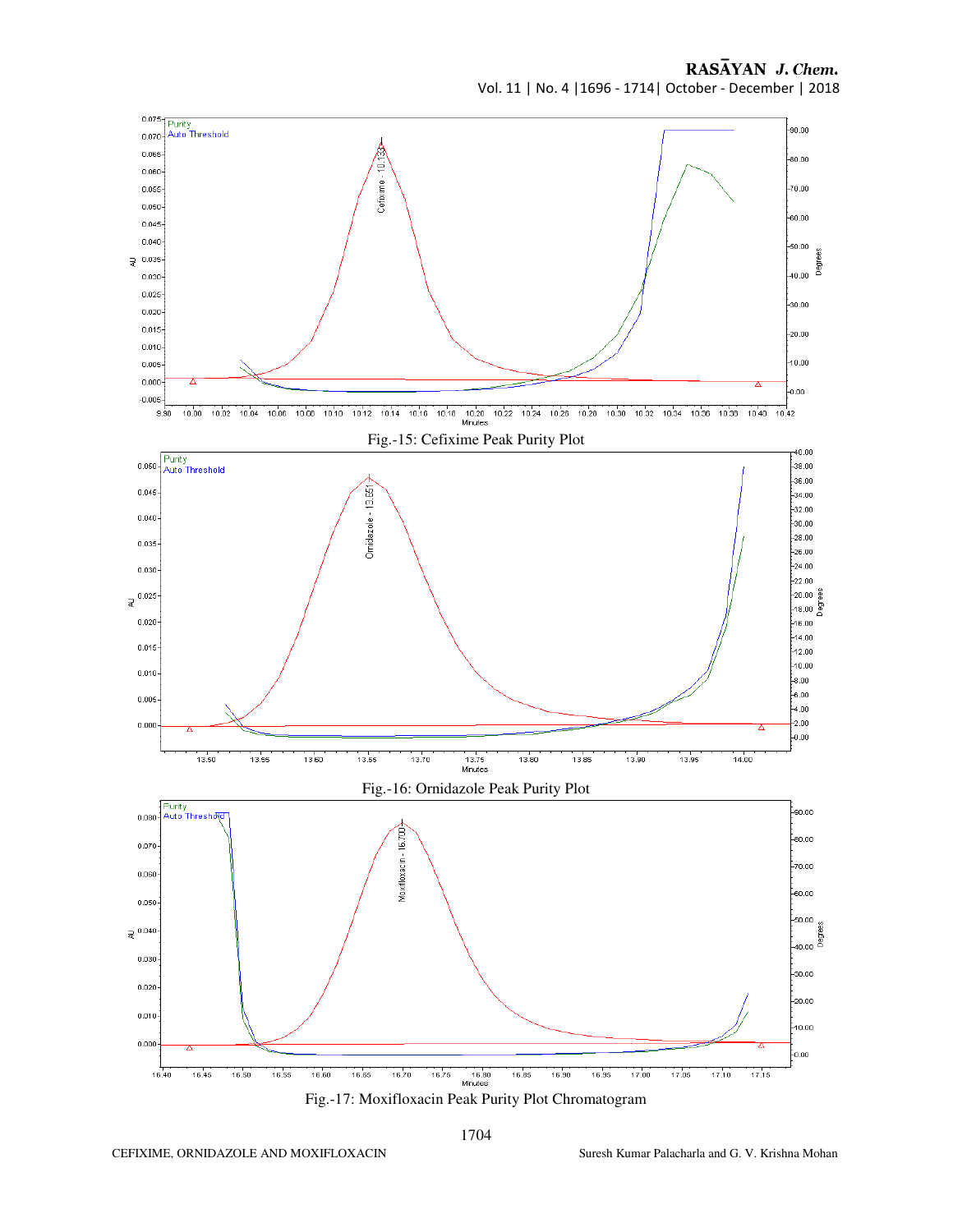Vol. 11 | No. 4 |1696 - 1714| October - December | 2018

|                     | raone-2. System Sundomy Results |                      |              |                  |      |            |                     |  |  |  |
|---------------------|---------------------------------|----------------------|--------------|------------------|------|------------|---------------------|--|--|--|
| Injection           |                                 | Retention time (min) |              |                  | Area |            |                     |  |  |  |
|                     | Cefixime                        | Ornidazole           | Moxifloxacin | Cefixime         |      | Ornidazole | Moxifloxacin        |  |  |  |
| 1.                  | 10.133                          | 13.651               | 16.700       | 266504           |      | 256345     | 371025              |  |  |  |
| 2.                  | 10.154                          | 13.770               | 16.700       | 266125           |      | 256314     | 370152              |  |  |  |
| 3.                  | 10.155                          | 13.710               | 16.704       | 266314           |      | 256781     | 370145              |  |  |  |
| 4.                  | 10.157                          | 13.716               | 16.987       | 259987           |      | 254987     | 371025              |  |  |  |
| 5.                  | 10.148                          | 13.663               | 16.715       | 261046           |      | 255164     | 370146              |  |  |  |
| %RSD                | 0.10                            | 0.35                 | 0.75         | 1.21             |      | 0.31       | 0.13                |  |  |  |
|                     | Tailing factor                  |                      |              |                  |      |            |                     |  |  |  |
| 1.                  | 5342                            | 5468                 | 5497         | 1.2              |      | 1.1        | 1.2                 |  |  |  |
| 2.                  | 5216                            | 5900                 | 5682         | 1.1              |      | 1.3        | 1.2                 |  |  |  |
| 3.                  | 5415                            | 6102                 | 5637         | 1.3              |      | 1.2        | 1.3                 |  |  |  |
| 4.                  | 5701                            | 5803                 | 5429         | 1.2              | 1.4  |            | 1.1                 |  |  |  |
| 5.                  | 5634                            | 5269                 | 5498         | 1.4              | 1.2  |            | 1.2                 |  |  |  |
| Average             | 5461                            | 5708                 | 5548         | 1.24             |      | 1.24       | 1.20                |  |  |  |
| Peak purity Results |                                 |                      |              |                  |      |            |                     |  |  |  |
| Active component    |                                 | Purity angle         |              | Purity threshold |      |            | Peak purity Results |  |  |  |
|                     | Cefixime                        | 0.310                |              | 0.413            |      |            | Pass                |  |  |  |
|                     | Ornidazole                      | 0.131                |              | 0.289            |      |            | Pass                |  |  |  |
|                     | Moxifloxacin                    | 0.109                |              | 0.256            |      | Pass       |                     |  |  |  |

Table-2: System Suitability Results

# **Precision**

Method precision and system precision was evaluated with freshly prepared six test solutions. Intermediate precision was performed on a different instrument and different HPLC column. %RSD of assay values was calculated and results were within the 2.0% RSD. Figure-18 and 19 were represented the Cefixime, Ornidazole test sample and Cefixime, Moxifloxacin test sample chromatograms. Table-3 represented the precision and intermediate precision results.



|  |  |  |  |  |  |  | Fig.-18: Cefixime and Ornidazole Test Sample Chromatogram |
|--|--|--|--|--|--|--|-----------------------------------------------------------|
|--|--|--|--|--|--|--|-----------------------------------------------------------|

| S. No.  |       | Precision % Assay |       |       | Intermediate Precision % Assay |        |       |       |
|---------|-------|-------------------|-------|-------|--------------------------------|--------|-------|-------|
|         | Cefi. | Orni.             | Cefi. | Moxi. | Cefi.                          | Orni.  | Cefi. | Moxi. |
|         | 99.8  | 101.2             | 100.6 | 101.3 | 101.3                          | 101.2  | 101.0 | 100.6 |
|         | 101.2 | 100.4             | 101.3 | 100.8 | 100.5                          | 100.7  | 100.6 | 101.0 |
|         | 100.6 | 101.2             | 100.4 | 100.4 | 100.6                          | 100.2  | 100.4 | 101.3 |
| 4       | 100.1 | 99.9              | 99.9  | 100.8 | 99.6                           | 101.0  | 100.8 | 100.8 |
|         | 99.9  | 100.1             | 100.3 | 101.4 | 100.6                          | 100.7  | 99.9  | 100.4 |
| 6       | 100.8 | 101.6             | 100.8 | 101.3 | 100.3                          | 100.1  | 100.5 | 100.1 |
| Average | 100.4 | 100.73            | 100.5 | 101   | 100.48                         | 100.65 | 100.5 | 100.7 |
| $%$ RSD | 0.55  | 0.69              | 0.47  | 0.39  | 0.55                           | 0.43   | 0.37  | 0.43  |

|  | Table-3: Precision and Intermediate Results |
|--|---------------------------------------------|
|--|---------------------------------------------|

CEFIXIME, ORNIDAZOLE AND MOXIFLOXACIN Suresh Kumar Palacharla and G. V. Krishna Mohan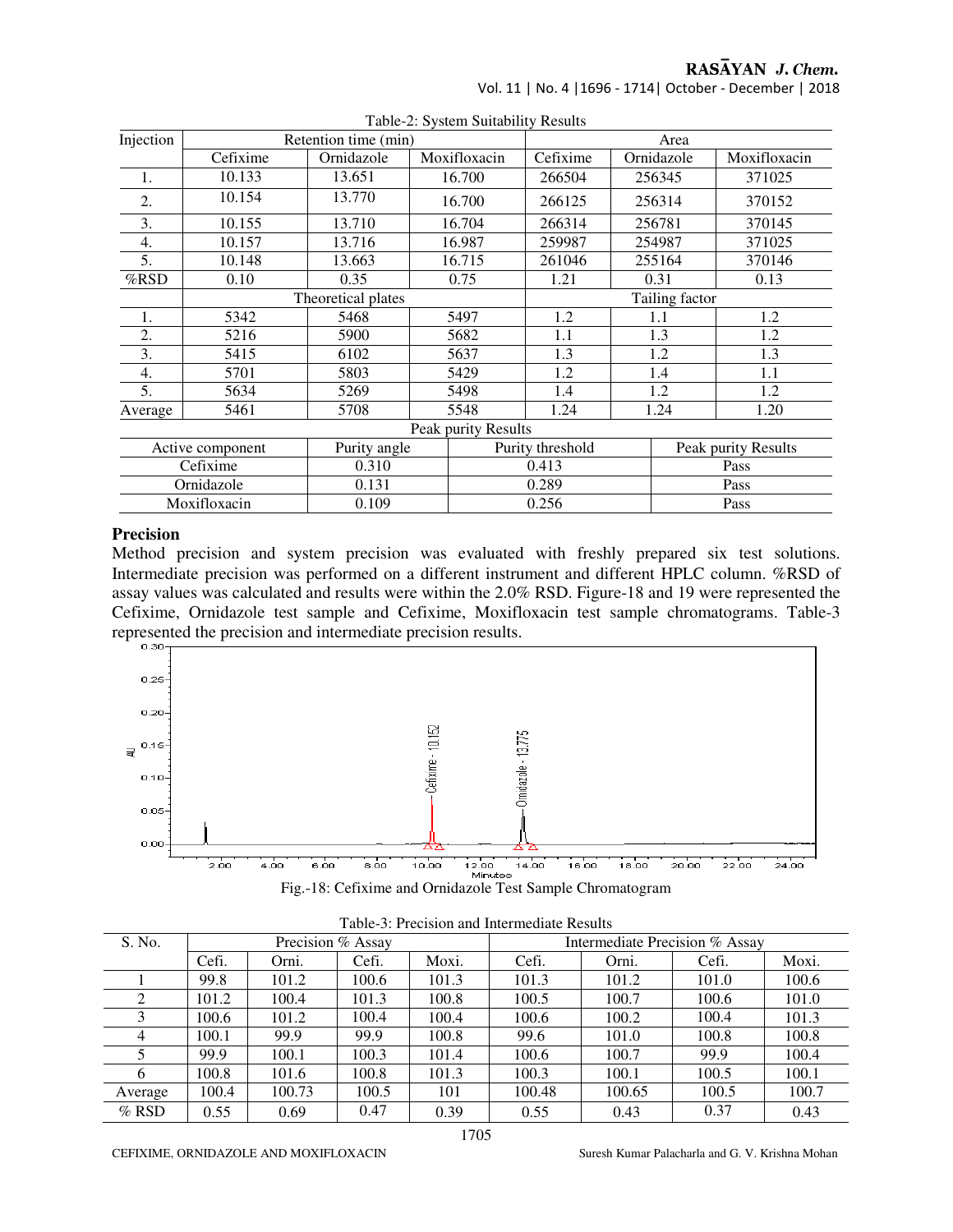

#### **Specificity**

Specificity was performed to check the interference from blank, placebo, degradation studies. Acid, base, peroxide, thermal, UV and water stress study conditions were performed. Stress study conditions were listed in Table-4. Figure-20 to 31 were represented the all stress study conditions for both test samples like Cefixime – Ornidazole samples and Cefixime – Moxifloxacin samples.

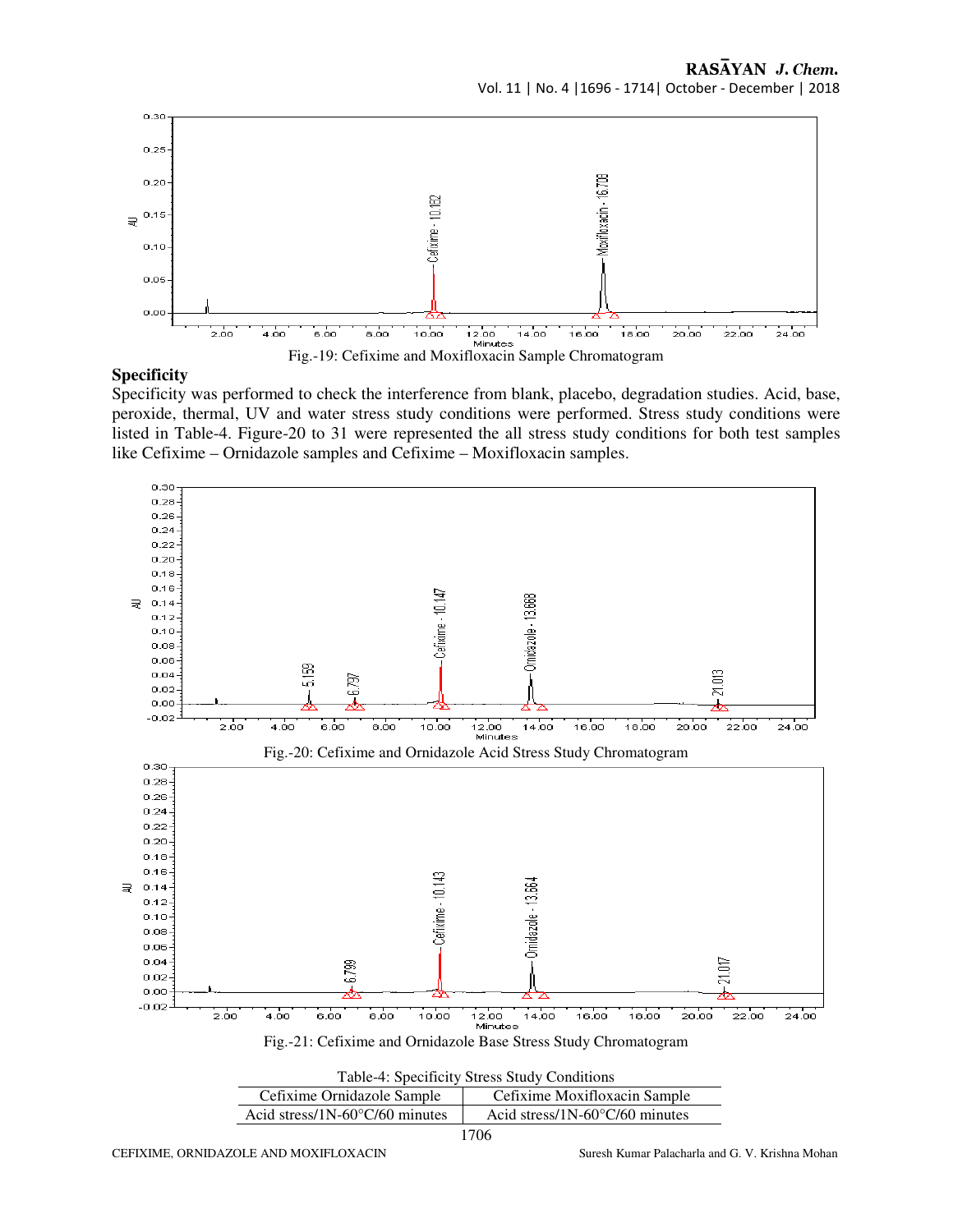| Base Stress/1N- $60^{\circ}C/2$ hrs             | Base Stress/1N- $60^{\circ}$ C/2 hrs         |
|-------------------------------------------------|----------------------------------------------|
| Peroxide stress/3%- $50^{\circ}$ C/1 hrs        | Peroxide stress/ $3\%$ - 50°C/1 hrs          |
| Water stress- $60^{\circ}$ C/3 hrs              | Water stress- $60^{\circ}$ C/3 hrs           |
| Thermal $(80^{\circ}$ C for 6 hrs)              | Thermal $(80^{\circ}$ C for 6 hrs)           |
| UV energy of 200-watt hrs $\ell$ <sup>2</sup> m | UV energy of 200-watt $\text{hrs}/\text{2m}$ |

Vol. 11 | No. 4 |1696 - 1714| October - December | 2018

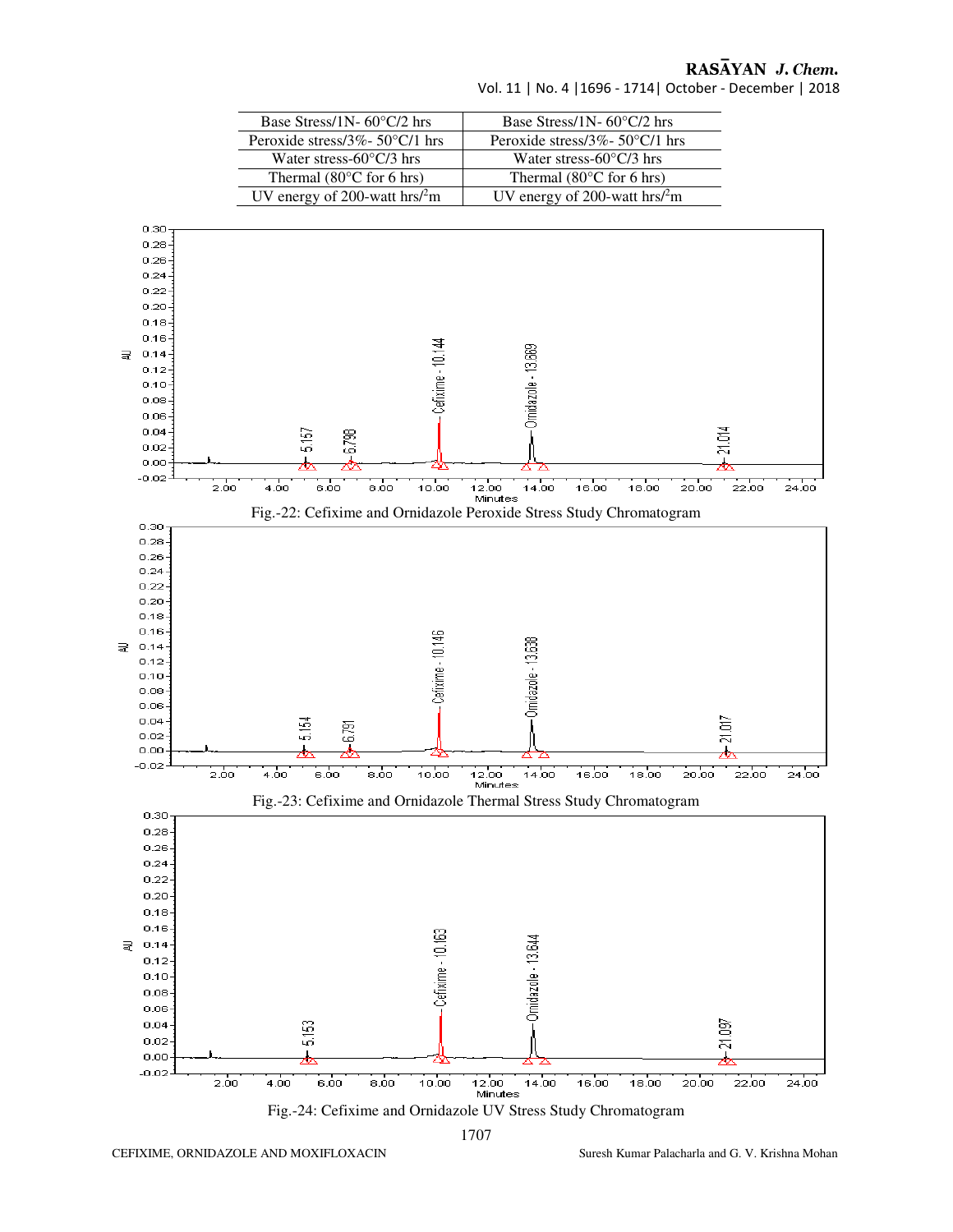

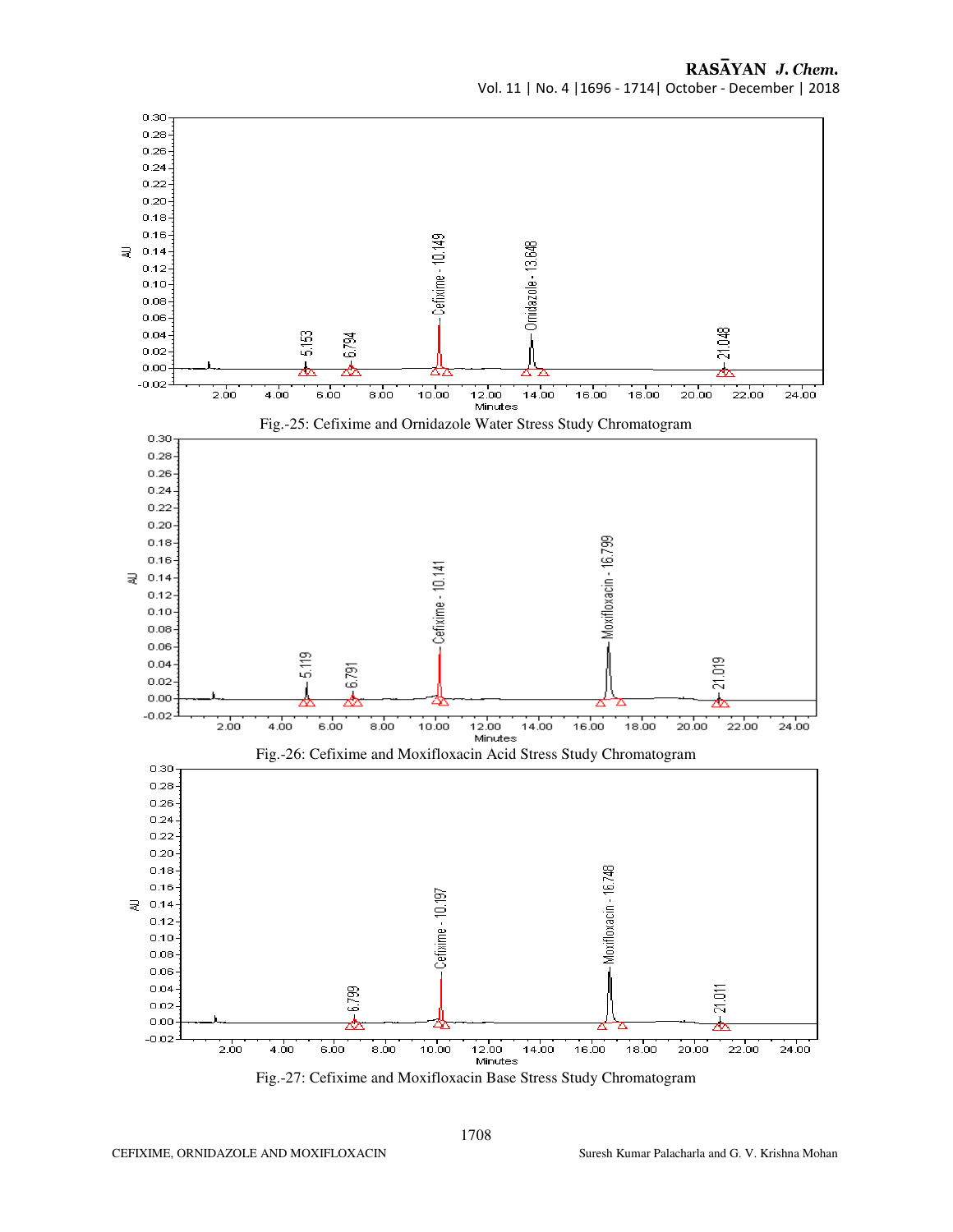

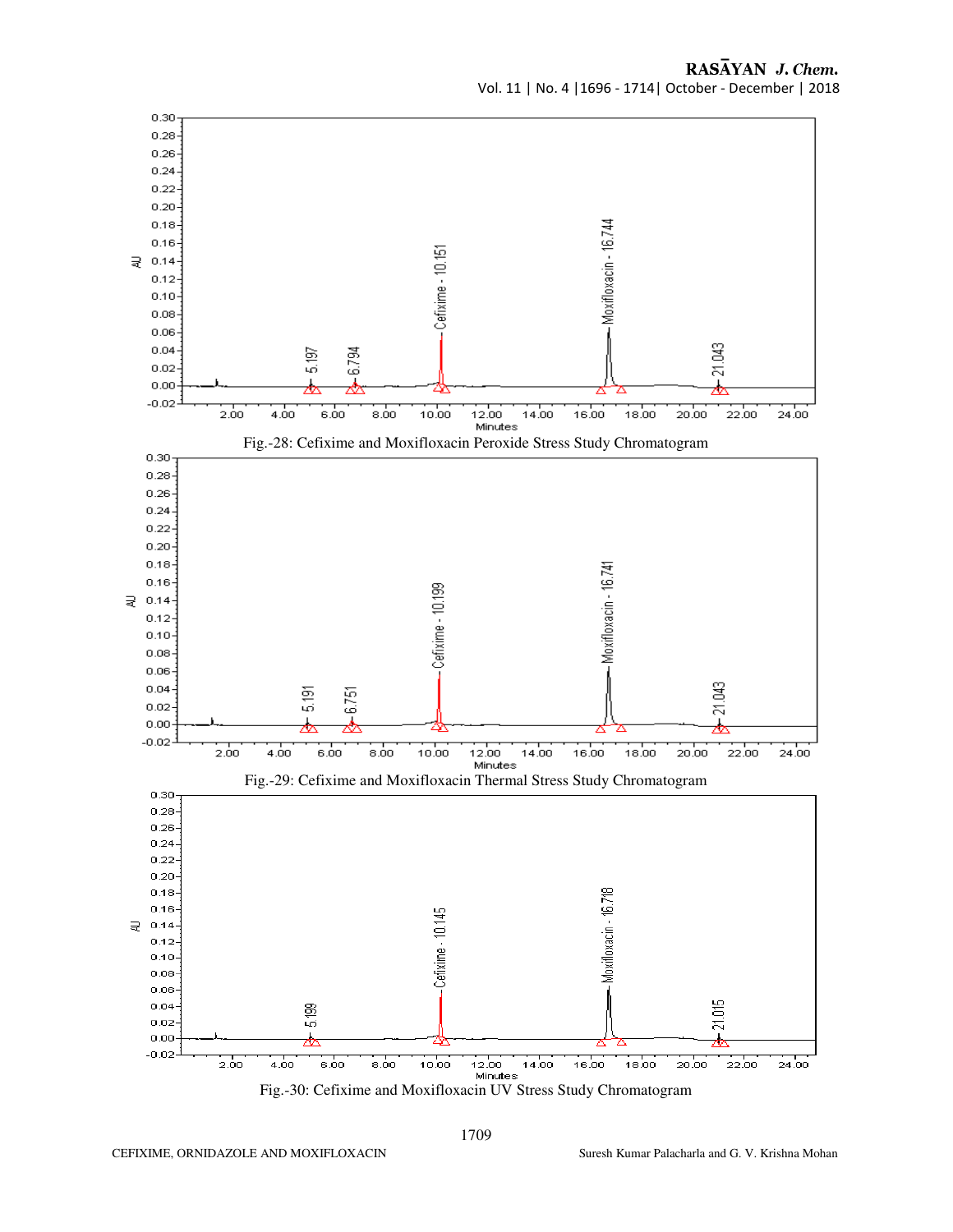



| <b>Stress</b> | Cefixime        |                     |               | Table-5: Specificity Results<br>Ornidazole |                     |               | Moxifloxacin    |                     |               |
|---------------|-----------------|---------------------|---------------|--------------------------------------------|---------------------|---------------|-----------------|---------------------|---------------|
| condition     | Purity<br>angle | Purity<br>threshold | Pass/<br>fail | Purity<br>angle                            | Purity<br>threshold | Pass/<br>fail | Purity<br>angle | Purity<br>threshold | Pass/<br>fail |
| Acid          | 0.319           | 0.412               | Pass          | 0.115                                      | 0.261               | Pass          | 0.110           | 0.231               | Pass          |
| Base          | 0.301           | 0.431               | Pass          | 0.101                                      | 0.271               | Pass          | 0.124           | 0.246               | Pass          |
| Peroxide      | 0.261           | 0.494               | Pass          | 0.132                                      | 0.259               | Pass          | 0.125           | 0.263               | Pass          |
| Thermal       | 0.286           | 0.438               | Pass          | 0.231                                      | 0.268               | Pass          | 0.121           | 0.251               | Pass          |
| UV            | 0.291           | 0.461               | Pass          | 0.142                                      | 0.246               | Pass          | 0.191           | 0.235               | Pass          |
| Water         | 0.351           | 0.452               | Pass          | 0.143                                      | 0.251               | Pass          | 0.183           | 0.245               | Pass          |

# $T_{\text{eff}}$   $\mathbf{L}$   $\mathbf{L}$   $\mathbf{S}$   $\mathbf{S}$   $\mathbf{S}$   $\mathbf{S}$   $\mathbf{S}$   $\mathbf{L}$   $\mathbf{L}$   $\mathbf{D}$   $\mathbf{S}$   $\mathbf{L}$   $\mathbf{L}$

| Peak RT |      | Cefixime and Ornidazole samples degradation |                                               |         |           |       |  |  |  |  |
|---------|------|---------------------------------------------|-----------------------------------------------|---------|-----------|-------|--|--|--|--|
| (min)   | Acid | Base                                        | Peroxide                                      | Thermal | UV        | Water |  |  |  |  |
| 5.1     | 1.45 | <b>NA</b>                                   | 1.36                                          | 1.30    | 1.40      | 1.34  |  |  |  |  |
| 6.7     | 1.61 | 1.50                                        | 1.42                                          | 1.41    | <b>NA</b> | 1.40  |  |  |  |  |
| 21.0    | 1.30 | 1.43                                        | 1.38                                          | 1.46    | 1.39      | 1.43  |  |  |  |  |
|         |      |                                             | Cefixime and Moxifloxacin samples degradation |         |           |       |  |  |  |  |
| 5.1     | 1.43 | <b>NA</b>                                   | 1.39                                          | 1.39    | 1.40      | 1.29  |  |  |  |  |
| 6.7     | 1.29 | 1.38                                        | 1.40                                          | 1.42    | <b>NA</b> | 1.40  |  |  |  |  |
| 21.0    | 1.38 | 1.42                                        | 1.46                                          | 1.40    | 1.39      | 1.38  |  |  |  |  |

### **Linearity**

Linearity was performed with freshly prepared different linearity level solutions. 50%, 75%, 100%, 125% and 150% linearity solutions were prepared and performed the linearity as per the ICH Q2 guidance documents. Figure-32 has represented the linearity overlay chromatograms. Figure-33 to 35 were represented the linearity graphs for Cefixime, Ornidazole, Moxifloxacin. Table-7 represented the linearity results. Table 7: Linearity results

| I adie-7: Linearity results |                        |       |       |              |       |       |  |  |  |
|-----------------------------|------------------------|-------|-------|--------------|-------|-------|--|--|--|
| Linearity                   | Ornidazole<br>Cefixime |       |       | Moxifloxacin |       |       |  |  |  |
| level                       | Conc.                  | Area  | Conc. | Area         | Conc. | Area  |  |  |  |
| 50%                         | 0.2                    | 89910 | 10.1  | 44521        | 10.1  | 13691 |  |  |  |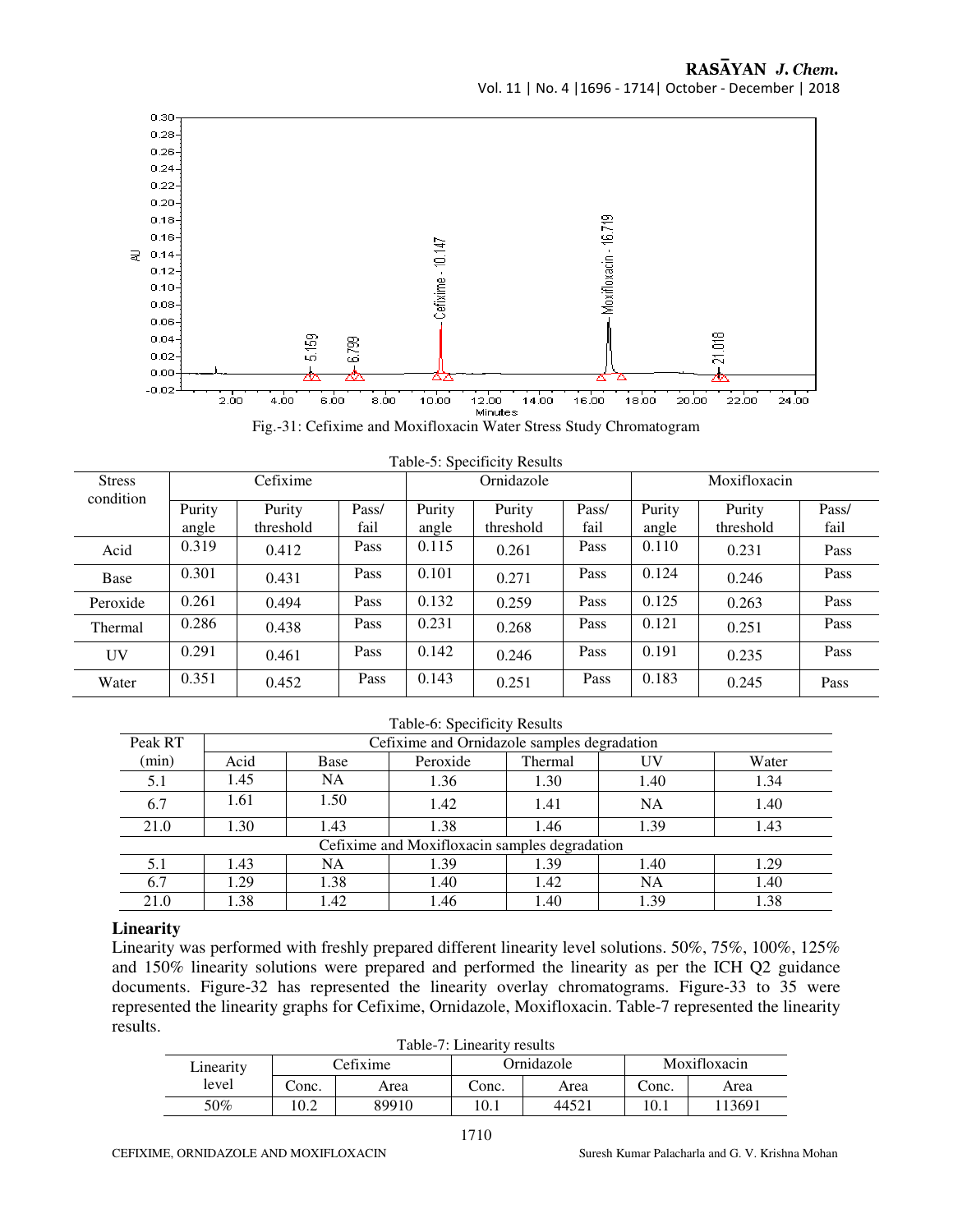| 75%                         | 15.1    | 183236 | 15.2 | 119650  | 15.0    | 225314 |  |
|-----------------------------|---------|--------|------|---------|---------|--------|--|
| $100\%$                     | 20.1    | 286504 | 20   | 199672  | 20.2    | 363722 |  |
| 125%                        | 25.3    | 395681 | 25.1 | 289631  | 25.3    | 492540 |  |
| $150\%$                     | 30.2    | 505610 | 30.1 | 380124  | 30.0    | 625214 |  |
| Correlation<br>Coefficient. | 0.99959 |        |      | 0.99919 | 0.99945 |        |  |

Vol. 11 | No. 4 |1696 - 1714| October - December | 2018



Fig.-32: Linearity Overlay Chromatogram



Fig.-33: Cefixime Linearity Graph



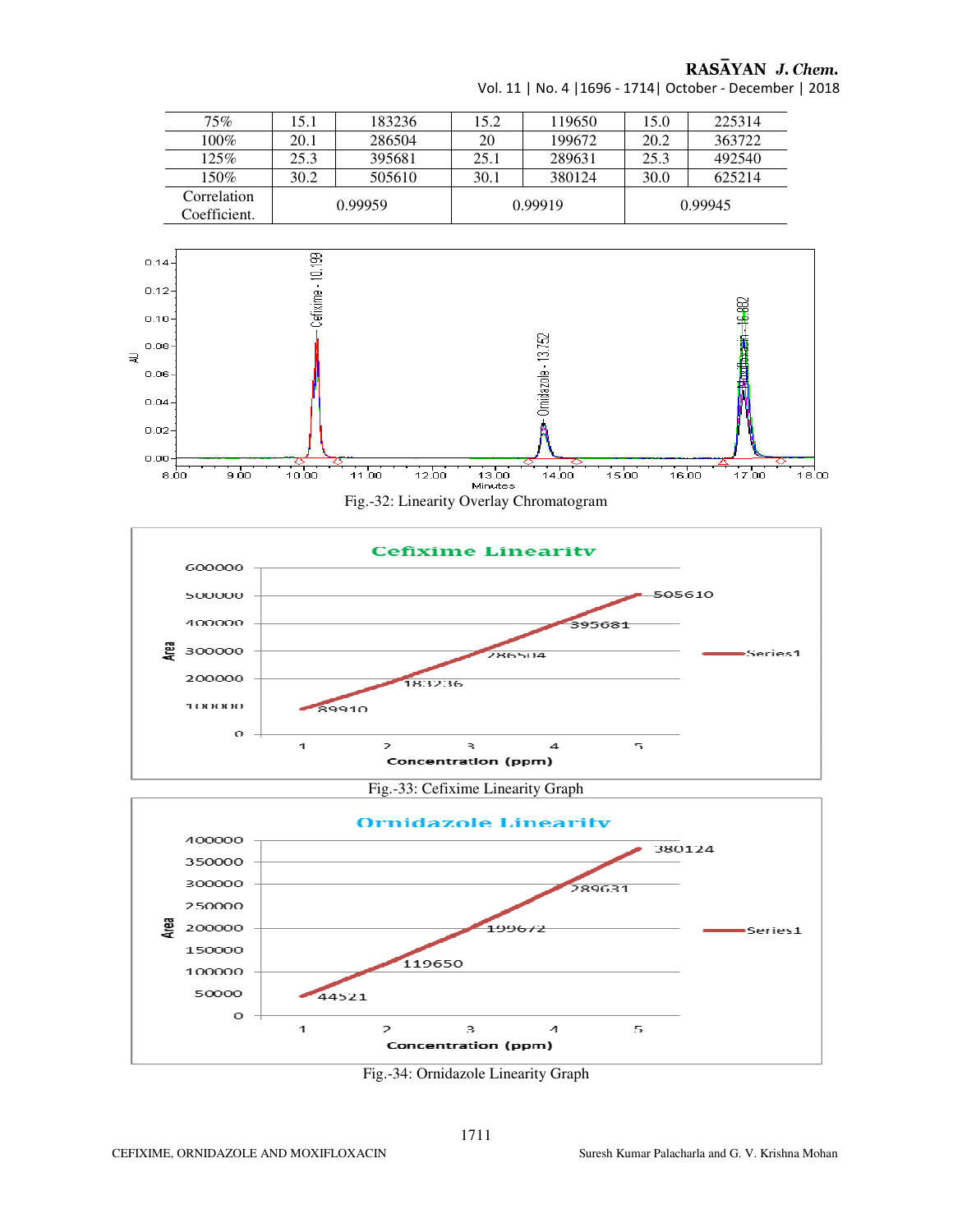Vol. 11 | No. 4 |1696 - 1714| October - December | 2018



Fig.-35: Moxifloxacin Linearity Graph

## **Accuracy**

Accuracy parameter was performed with 50%, 75%, 100%, 125% and 150% accuracy levels. 50% and 150% levels were performed with six replicate preparations and the remaining 75%, 100% and 125% were performed with three replicate preparations. Recovery results were calculated and found to be within the acceptable limits 98% to 102%. Table-7 represented the accuracy results.

|          |                | Cefixime Recovery |                 | <b>Ornidazole Recovery</b> |                 | Moxifloxacin Recovery |                        |
|----------|----------------|-------------------|-----------------|----------------------------|-----------------|-----------------------|------------------------|
| Recovery | Sample         |                   | Mean            |                            | Mean            |                       | Mean                   |
| level    | Prepn.         | % Recovery        | recovery/       | % Recovery                 | recovery/       | % Recovery            | recovery/              |
|          |                |                   | %RSD            |                            | %RSD            |                       | $%$ RSD                |
|          |                | 99.6              |                 | 100.3                      |                 | 100.2                 | 100.40/0.5             |
|          | $\overline{2}$ | 101.2             |                 | 99.7                       |                 | 101.3                 |                        |
| 50%      | 3              | 100.3             | 100.31/0.5      | 101.0                      | 100.30/0.4      | 100.4                 |                        |
|          | 4              | 100.5             | 5               | 100.3                      |                 | 99.9                  |                        |
|          | 5              | 99.9              |                 | 100.6                      |                 | 100.0                 |                        |
|          | 6              | 100.4             |                 | 99.9                       |                 | 100.6                 |                        |
|          |                | 100.8             | 101.06/0.3<br>0 | 100.7                      | 100.36/0.3<br>5 | 100.1                 | 100.60/0.4<br>6        |
| 75%      | $\overline{2}$ | 101.0             |                 | 100.0                      |                 | 100.7                 |                        |
|          | 3              | 101.4             |                 | 100.4                      |                 | 101.0                 |                        |
| 100%     |                | 99.9              | 100.26/0.4      | 100.6                      | 100.63/0.3<br>5 | 100.4                 | 100.46/0.6<br>$\theta$ |
|          | $\overline{2}$ | 100.2             | 0               | 101.0                      |                 | 101.1                 |                        |
|          | 3              | 100.7             |                 | 100.3                      |                 | 99.9                  |                        |
| 125%     |                | 101.0             | 100.43/         | 100.6                      | 100.63/0.3      | 100.3                 | 100.06/0.2             |
|          | $\overline{c}$ | 100.4             | 0.55            | 100.3                      | 5               | 100.0                 |                        |
|          | 3              | 99.9              |                 | 101.0                      |                 | 99.9                  |                        |
|          |                | 100.3             |                 | 99.9                       |                 | 100.4                 | 100.28/0.3<br>2        |
| 150%     | $\overline{c}$ | 101.0             | 100.48/0.3      | 100.3                      | 100.16/0.4      | 99.9                  |                        |
|          | 3              | 100.7             |                 | 101.0                      |                 | 100.3                 |                        |
|          | 4              | 100.6             |                 | 100.1                      | 4               | 100.8                 |                        |
|          | 5              | 100.4             |                 | 99.9                       |                 | 100.0                 |                        |
|          | 6              | 99.9              |                 | 99.8                       |                 | 100.3                 |                        |

| Table-7: Accuracy Samples Preparations and Recovery Results |  |  |
|-------------------------------------------------------------|--|--|
|                                                             |  |  |

### **Ruggedness**

Ruggedness was performed for standard and sample solutions at refrigerator and room temperature conditions. Initially prepared two samples were kept at refrigerator and room temperature and performed the analysis at 12 hr and 36 hrs. Table-8 represented the solution stability results.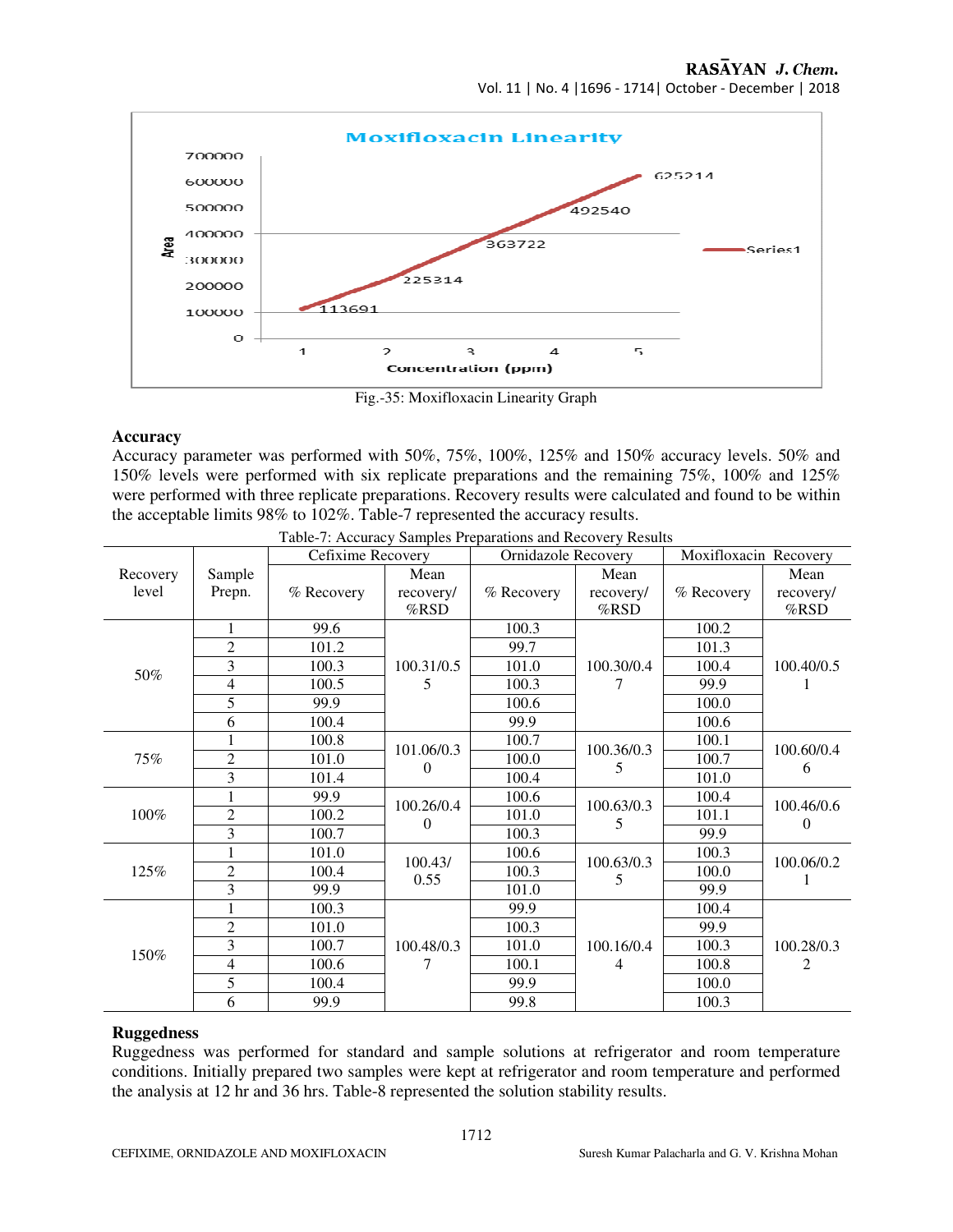Vol. 11 | No. 4 |1696 - 1714| October - December | 2018

| Room Temperature   |           |           |                            |           |                              |           |              |           |  |
|--------------------|-----------|-----------|----------------------------|-----------|------------------------------|-----------|--------------|-----------|--|
| Time<br>interval   |           |           | Cefixime Ornidazole Sample |           | Cefixime Moxifloxacin Sample |           |              |           |  |
|                    | Cefixime  |           | Ornidazole                 |           | Cefixime                     |           | Moxifloxacin |           |  |
|                    | $%$ Assay | $%$ Diff. | $%$ Assay                  | $%$ Diff. | $%$ Assay                    | $%$ Diff. | $%$ Assay    | $%$ Diff. |  |
| Initial-1          | 100.8     | <b>NA</b> | 100.0                      | NA        | 100.6                        | <b>NA</b> | 99.9         | <b>NA</b> |  |
| Intial-2           | 100.2     |           | 100.2                      |           | 100.3                        |           | 100.1        |           |  |
| $12$ hrs- $1$      | 100.2     | 0.6       | 100.4                      | $-0.4$    | 100.9                        | $-0.3$    | 100.3        | $-0.4$    |  |
| $12 \text{ hrs}-2$ | 100.4     | $-0.2$    | 100.8                      | $-0.6$    | 100.0                        | 0.3       | 100.6        | $-0.5$    |  |
| 36 hrs-1           | 101.1     | $-0.3$    | 101.0                      | $-1.0$    | 100.4                        | 0.2       | 100.0        | $-0.1$    |  |
| $36$ hrs- $2$      | 100.5     | $-0.3$    | 100.6                      | $-0.4$    | 100.6                        | $-0.3$    | 100.5        | $-0.4$    |  |

Table-8: Sample Solution Stability Results

### **Robustness**

Robustness was evaluated for mobile phase flow rate, column oven temperature variations. System suitability results were calculated and results were within the acceptable limits. Table-9 represented the robustness results.

| Variation  | Robust                                |       |            | 5 inj. Area | <b>USP</b> Plate | <b>USP Tailing</b> |
|------------|---------------------------------------|-------|------------|-------------|------------------|--------------------|
|            | Parameters                            |       | $RT$ (min) | $%$ RSD     | Count avg.       | avg.               |
|            | Actual                                | Cefi. | 10.14      | 0.32        | 5681             | 1.12               |
|            | (1.0 <sub>m</sub> )/ <sub>min</sub> ) | Orni. | 13.60      | 0.25        | 5490             | 1.01               |
|            |                                       | Moxi. | 16.70      | 0.21        | 5389             | 1.10               |
| Flow       | Low                                   | Cefi. | 10.23      | 0.40        | 5709             | 1.30               |
| Variation  | (0.9 <sub>m</sub> )/ <sub>min</sub> ) | Orni. | 13.81      | 0.34        | 6100             | 1.41               |
|            |                                       | Moxi. | 16.91      | 0.29        | 6081             | 1.13               |
|            | High                                  | Cefi. | 9.95       | 0.32        | 5937             | 1.10               |
|            | (1.1ml/min)                           | Orni. | 12.96      | 0.41        | 5890             | 1.15               |
|            |                                       | Moxi. | 16.01      | 0.29        | 5687             | 1.31               |
|            | Low $25^{\circ}$ C                    | Cefi. | 10.42      | 0.31        | 5909             | 1.25               |
|            |                                       | Orni. | 13.91      | 0.28        | 6012             | 1.01               |
| Column     |                                       | Moxi. | 16.98      | 0.43        | 6081             | 1.15               |
| Oven Temp. | High $35^{\circ}$ C                   | Cefi. | 10.10      | 0.40        | 5964             | 1.12               |
|            |                                       | Orni. | 13.25      | 0.36        | 5937             | 1.32               |
|            |                                       | Moxi. | 16.34      | 0.30        | 6106             | 1.30               |

Table-9: Flow Rate Variation, Temperature Variation System Suitability Results

## **CONCLUSION**

Cefixime, Ornidazole and Moxifloxacin three components doesn't have the single HPLC method. Our objective was achieved with simple RP-HPLC method for the determination of three components in the single method. Optimized method was validated as per the ICH Q2 guidance with precision, accuracy, linearity, specificity, ruggedness and robustness. Validation parameters results found to be good and within the acceptable results. Hence, this method can be considered as stability indicating and used for routine quality evaluation of medicinal products.

# **REFERENCES**

- 1. M. Unemo, D. Golparian, R. Nicholas, M. Ohnishi, A. Gallay, P. Sednaoui, *Antimicrobial Agents and Chemotherapy*, **56(3)**, 1273(2012).
- 2. S. Yokoi, T. Deguchi, T. Ozawa, M. Yasuda, S.I. Ito, Y. Kubota, M. Tamaki, S. I. Maeda, *Emerging Infectious Diseases*, **13(8),** 1275(2007).
- 3. R. Jain, V.K.Gupta, N. Jadon, K. Radhapyari, *Analytical Biochemistry*, **407(1)**, 79(2010)
- 4. C. A. Ison, J. Hussey, K. N. Sankar, J. Evans, S. Alexander, *Eurosurveillance*, **16(14)**, 19833(2011).
- 5. S. Eric-Jovanovic, D. Agbaba, D. Zivanov-Stakic, S. Vladimirov, *Journal of Pharmaceutical and Biomedical Analysis,* **18(4-5)**, 893(1998).